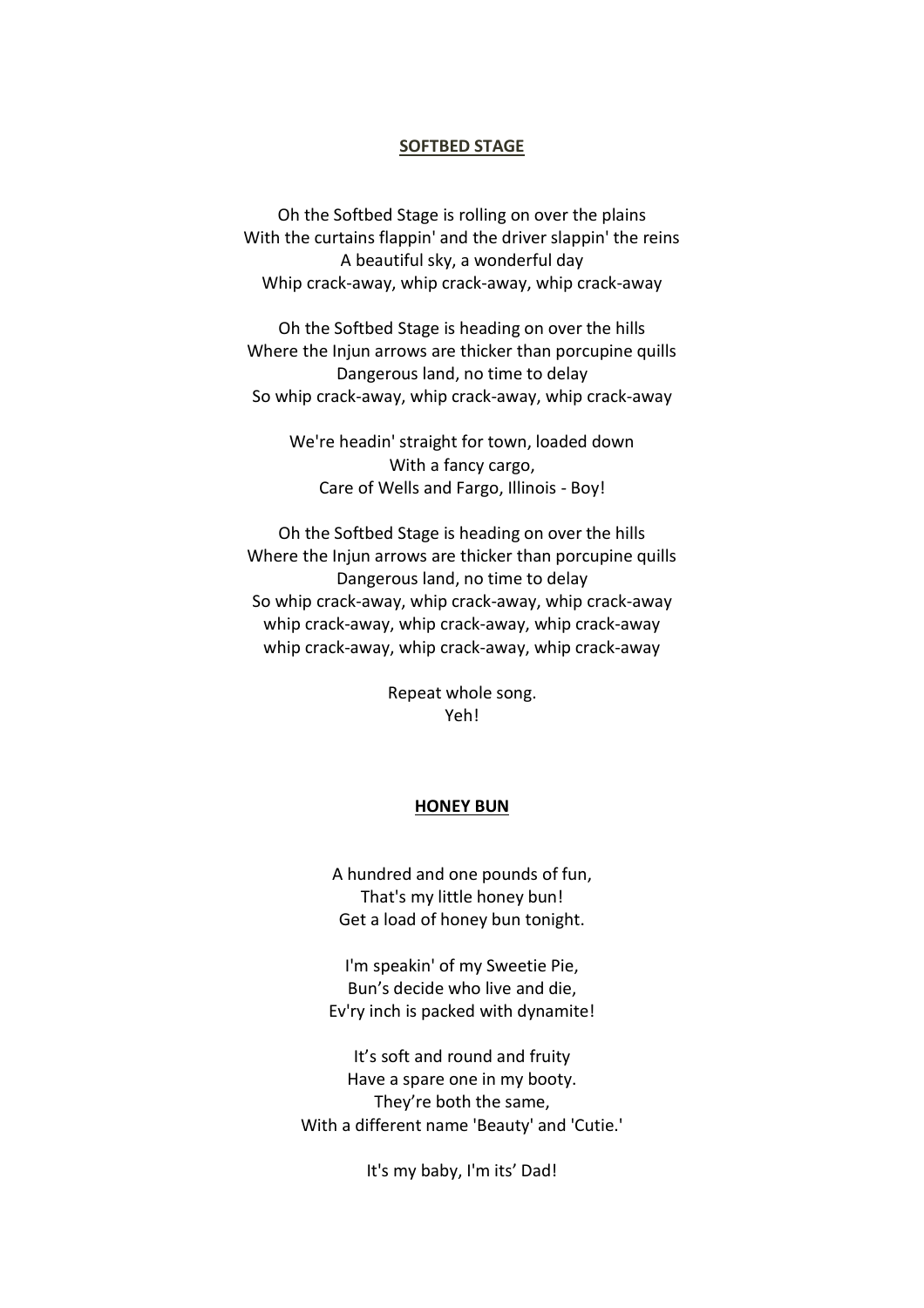Sometimes good and sometimes bad! I am caught and I don't wanna run, 'Cause I'm havin' so much fun with honey bun!

I am caught and I don't wanna run, 'Cause I'm havin' so much fun with honey bun!

Believe me sonny! I'm havin' so much fun with honey bun! Ain't bein' funny! Sonny, put your money…. on my honey bun!

# **ACHY BREAKY HEART**

You can tell Louise, tell anyone you please Tell them all I'm not okay You can tell your friends that we've come to an end And you're walking out on me today

You can tell my arms, go back to my old farm Tell my feet to hit the floor You can tell my lips to tell my fingertips They won't be reaching out no more

But don't tell my heart my achy breaky heart I just don't think he'd understand And if you tell my heart my achy breaky heart He might blow up and kill this man

 $DANCE = Chorus x3$ 

Chorus with claps Chorus

I like it, I love it, I want some more of it I try, so hard I can't rise above it Don't know what it is 'bout that little girls lovin' But I like it, I love it, I want some more of it.

(repeat)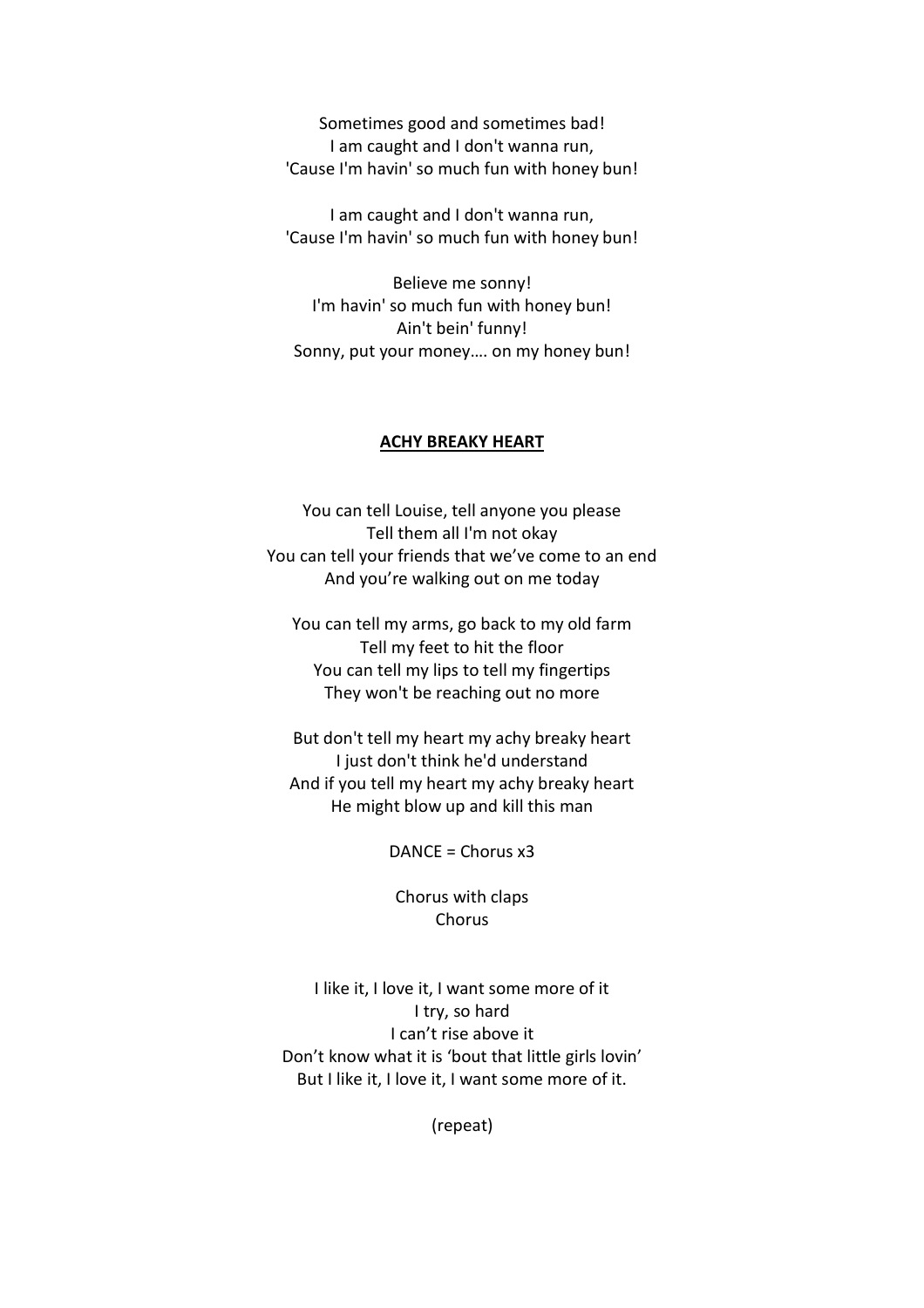# **LUCTRETIA MACEVIL**

### *In 4 lines*

Lucretia MacEvil, evil girl what's your game? Hard luck and trouble, bound to be your claim to fame Badadadada dadada dada

Tail shakin', home breakin,' ridin' through town Clearin' everywhere, no-one, hangin' 'round Driving everyone insane, Evil, that's your name

Badadadada dadada dada *(plus harmony)*

Lucretia MacEvil, evil girl what's your game? Hard luck and trouble, bound to be your claim to fame Badadadada dadada dada

I heard your mother was the talk of the sticks Nothin' that you both wouldn't do for kicks Never done a thing worthwhile, evil woman child

Badadadada dadada dada *(plus harmony)*

*Dance (stabs) (verse and chorus)*

*Fade:* Badadadada dadada dada (plus harmony) Evil that's your name Evil

All: Evil that's your name!

#### **SOBBIN' WOMEN**

Tell you 'bout them sobbin' women Who lived in the Roman days It seems they all went swimming While their men was off to graze Well a Roman troop was riding by And saw them in their me-oh-my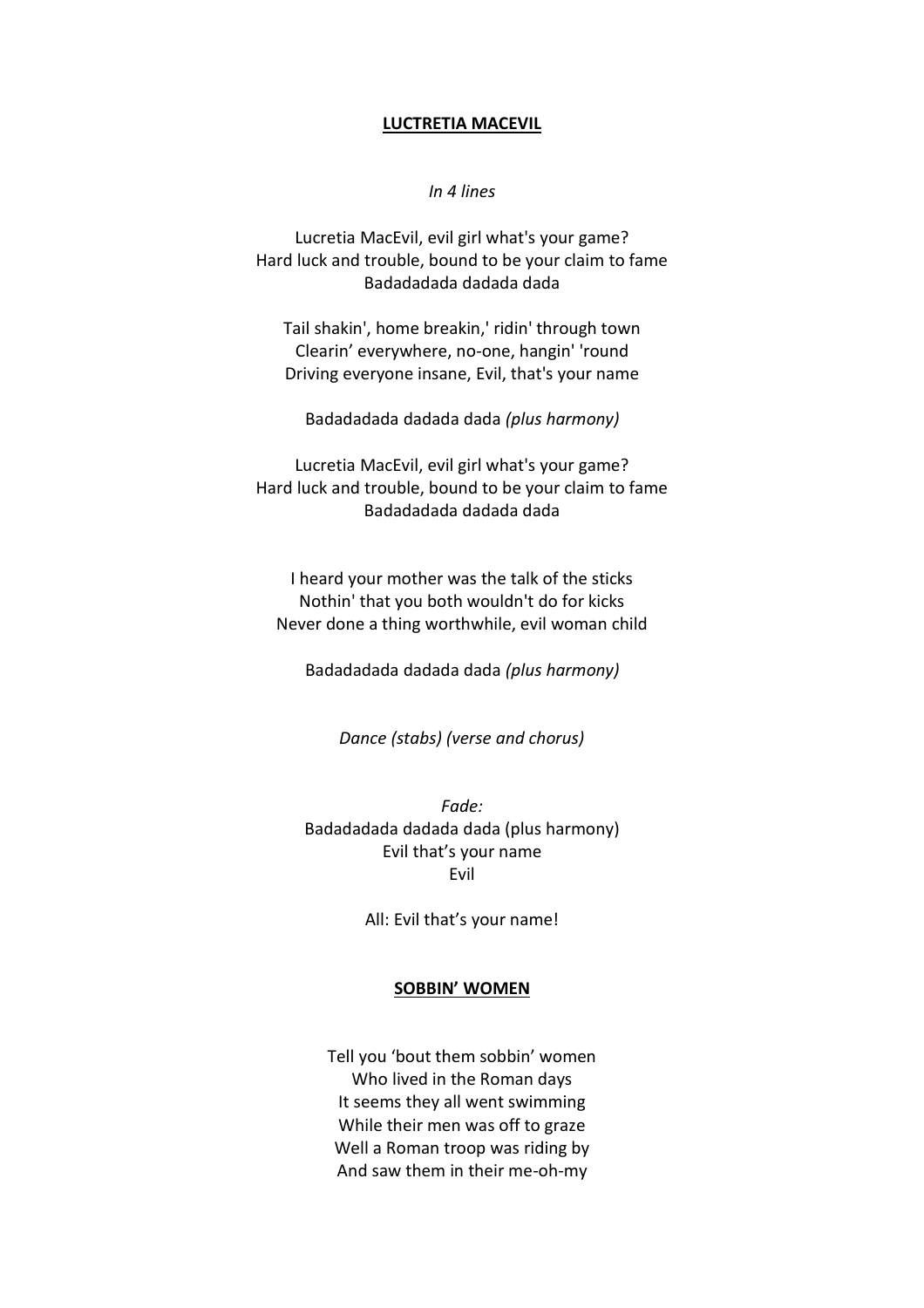So they took them all back home to dry Least that's what Plutarch says

# **CHORUS**

Oh yes, them a-women was sobbin', sobbin', sobbin' Fit to be tied Every muscle was throbbing throbbing from that riotous ride Seems they cried and kissed and kissed and cried All over that Roman countryside So don't forget that when you're taking a bride Sobbin' fit to be tied From that riotous ride

> They never did return their plunder The victor gets all the loot They carried them home by thunder To rotundas, small and cute Now let this be because it's true A lesson to the likes of you Rough 'em up like them there Romans do Least that's what Plutarch says

# **LAVENDER COWBOY**

ALL He was just a lavender cowboy, With only 3 hairs on his chest And he rode on a filly called daffodil -dilly The prettiest horse in the west

# GROUP 1

Every morning they went out together, While others looked on in dismay He'd round up the cattle, sat in his saddle And singing along all the way

GROUP 2 He was just a lavender cowboy, Who committed a terrible sin He went out on a bender and slugged a bartender And stole all the strawberry gin

ALL

So the posse was sent out to find him, and bring him back dead or alive and they knew as they went , they were hot on his scent the poor boy would never survive

SOLO

But they found him a-lying unconscious, With blood running all down his chin